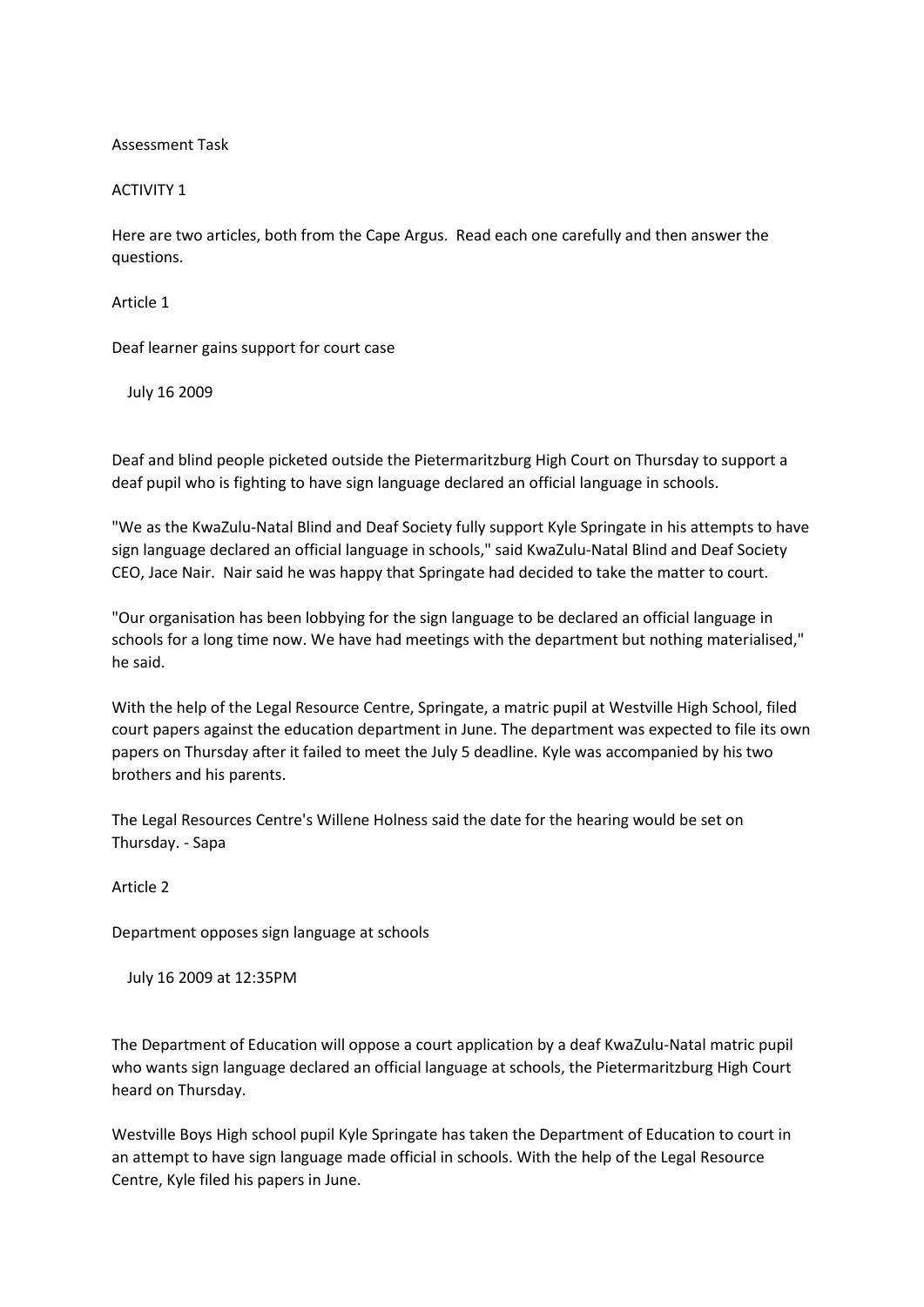The matter was adjourned on Thursday to August 19.

The department's legal team told the court it would oppose Kyle's application. The department was expected to file its own papers on Thursday after it failed to meet the July 5 deadline.

The courtroom was filled with members of the KwaZulu-Natal Blind and Deaf Society, Kyle's classmates, and family friends.

"We as the KwaZulu-Natal Blind and Deaf Society fully support Kyle Springate in his attempts to have sign language declared an official language in schools," said the society's CEO, Jace Nair. Nair said he was happy that the boy had decided to take the matter to court. "Our organisation has been lobbying for the sign language to be declared an official language in schools for a long time now. We have had meetings with the department but nothing materialised," he said.

Earlier deaf and blind people picketed outside the court in support of Kyle, who was accompanied by his two brothers and his parents.

- Sapa

## Questions

1.1Choose all the information which is found in BOTH articles. Summarise this information. Write sentences. Number your sentence 1-5.

1.2Choose information which is in ONE article only. Write sentences. Summarise this information. Number your sentence 6-7.

1.3The length of your 7 sentences may be no more than 100 words.[10]

## ACTIVITY 2

Read the following article adapted from the Cape Argus. You have been asked to summarise the main ideas about how and why the people of Bhutan are making sure that they vote in the election,

Look for

• FOUR points to show HOW they are making sure they vote and

• THREE points for WHY they are making sure that they vote.

You will write your points in SEVEN sentences, numbered 1-7. Write in full sentences. Make one point in each sentence.

Your summary may be no longer than 70 words. Write your word count at the end of your summary. Do not give a title.

[10]